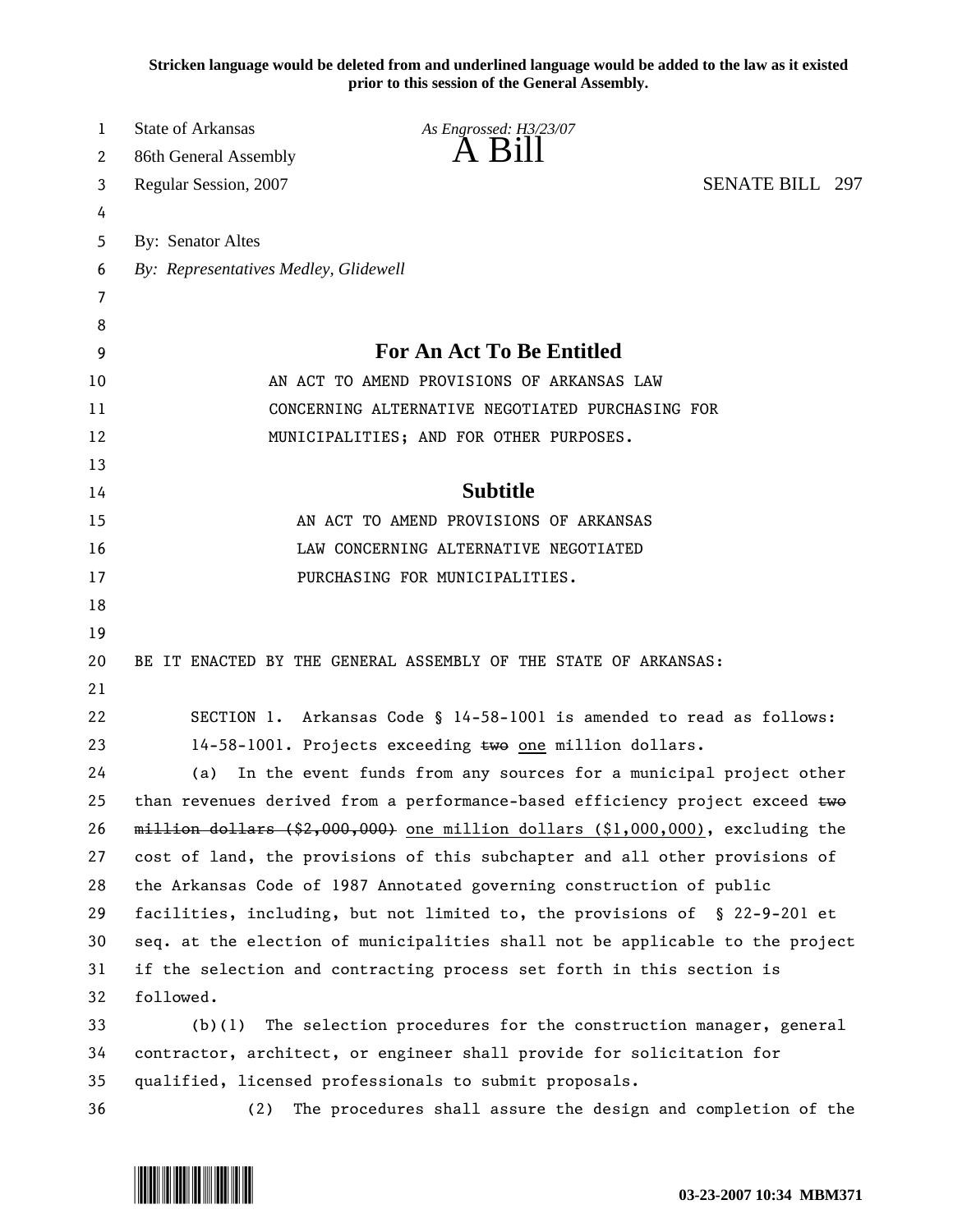**As Engrossed: H3/23/07 SB297** 

1 project in an expeditious manner while adhering to high standards of design 2 and construction quality. 3 (3) A municipality shall: 4 (A) Publish notice of its intention to receive written 5 proposals three (3) consecutive days in a newspaper of local distribution; 6 (B) Allow a minimum of ten (10) working days from the 7 first date of publication for the professionals to send letters or resumes in 8 response to the newspaper advertisement; and 9 (C) Provide additional means of notification, if any, as 10 the municipality shall determine is appropriate. 11 (c)(1)(A) A preselection committee which shall be composed of at least 12 three (3) members from the municipality shall review the proposals. 13 (B) The preselection committee shall select a maximum of 14 five (5) applicants and schedule interviews. 15 (C) The municipality shall notify the finalists of their 16 status. 17 (2)(A) The final selection committee shall be composed of the 18 members on the preselection committee. 19 (B) The final interviews shall be held at the times and 20 dates designated by the final selection committee. 21 (C) In selecting a general contractor, construction 22 manager, architect, or engineer, the municipality shall consider established 23 criteria, which shall include, but not be limited to, the following: 24 (i) The experience of the professional or 25 professionals in similar projects; 26 (ii) The record of the professional or professionals 27 in timely completion of the projects with high quality workmanship; and 28 (iii) Other similar matters to determine that the 29 professional or professionals will complete the project within the time and 30 budget and to the specifications set by the municipality. 31 (3)(A) The final selection committee shall make a formal 32 recommendation to its governing body of the professional or professionals 33 whom it determines to be in the best interest of the municipality. 34 (B)(i) Contracts for architectural, engineering, and land 35 surveying professional consultant services shall be negotiated on the basis 36 of demonstrated competence and qualifications for the type of services

2 03-23-2007 10:34 MBM371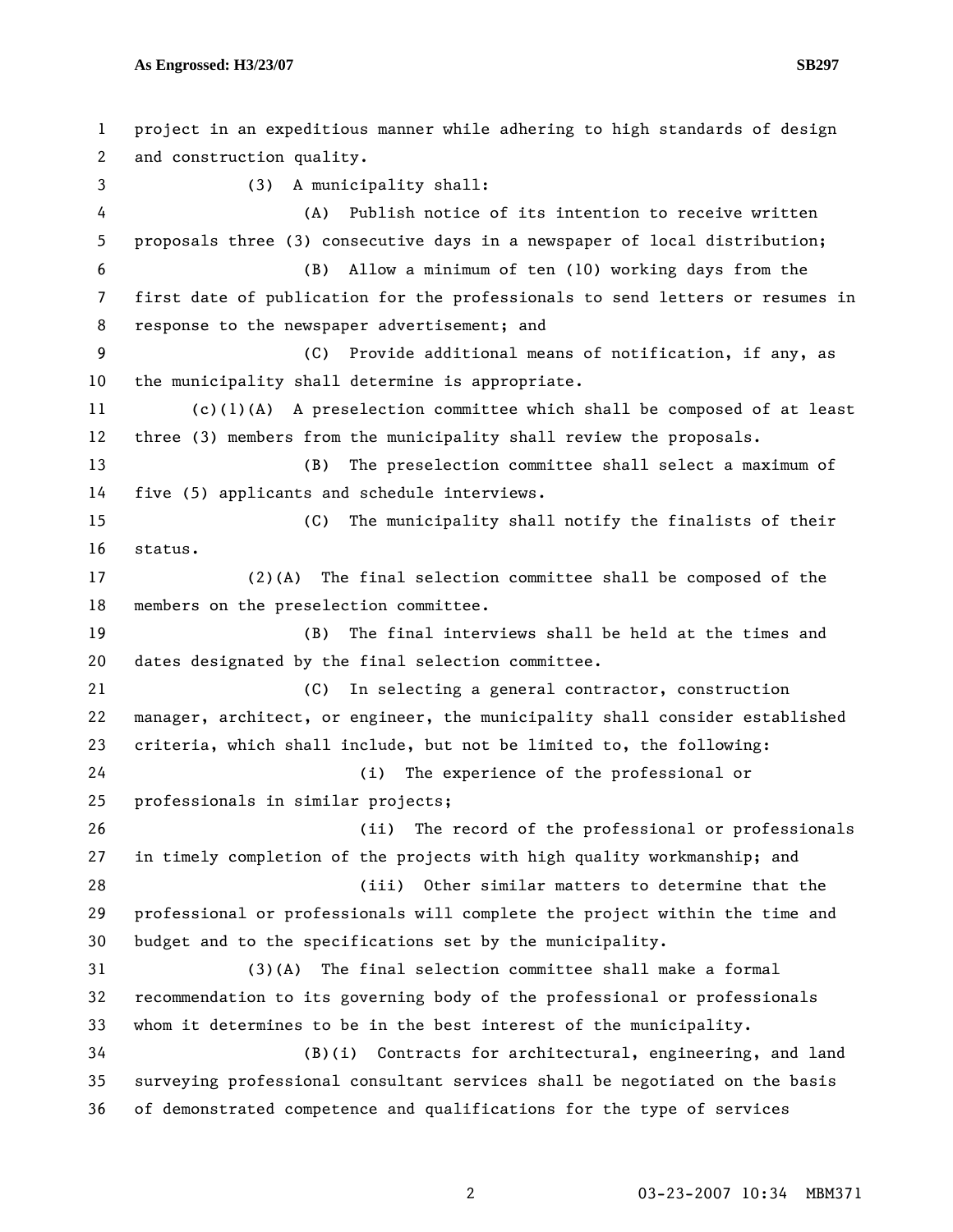1 required and at fair and reasonable prices without the use of competitive 2 bidding. 3 (ii) No rule or regulation shall inhibit a 4 municipality's authority to negotiate fees for the services. 5 (d)(1) Construction contracts for the projects shall not be entered 6 into without a payment and performance bond in the amount of the contract and 7 any amendments thereto and shall provide for the manner in which the 8 construction shall be managed and supervised. 9 (2) All project architects and engineers shall be properly 10 licensed in accordance with the Arkansas State Board of Architects and the 11 Arkansas State Board of Engineers. 12 (3) The construction manager or general contractor shall be 13 properly licensed by the Contractors Licensing Board. 14 (4)(A) All subcontractors on the project shall be properly 15 licensed by the Contractors Licensing Board. 16 (B) Any person who is not considered a contractor under § 17 17-25-101 et seq. may continue to perform subcontracting work under the 18 provisions of this subchapter. 19 (e) The funds may be represented in whole or in part by a written 20 pledge or commitment from a donor, provided that the municipality shall 21 assure itself of the financial stability of the donor to fulfill the pledge 22 or commitment. 23 (f)(1) All projects constructed pursuant to this section, to the 24 extent applicable, shall be in accordance and compliance with: 25 (A) Section 17-38-101 et seq., regulating plumbers; 26 (B) Section 17-33-101 et seq., regulating the heating, 27 ventilation, air conditioning, and refrigeration industry; 28 (C) The Fire Prevention Act, § 12-13-101 et seq.; 29 (D) Section 12-80-101 et seq., regarding earthquake 30 resistant design for public structure; 31 (E) Americans with Disabilities Act Accessibility 32 Guidelines, 28 C.F.R. pt. 36, App. A, adopted by the authority; and 33 (F) The minimum standards of the authority and criteria 34 pertaining to projects constructed under this section. 35 (2) Notwithstanding anything in this section to the contrary, 36 the provisions of §§ 19-11-801, 22-9-101, 22-9-103, 22-9-104, and 22-9-213, §